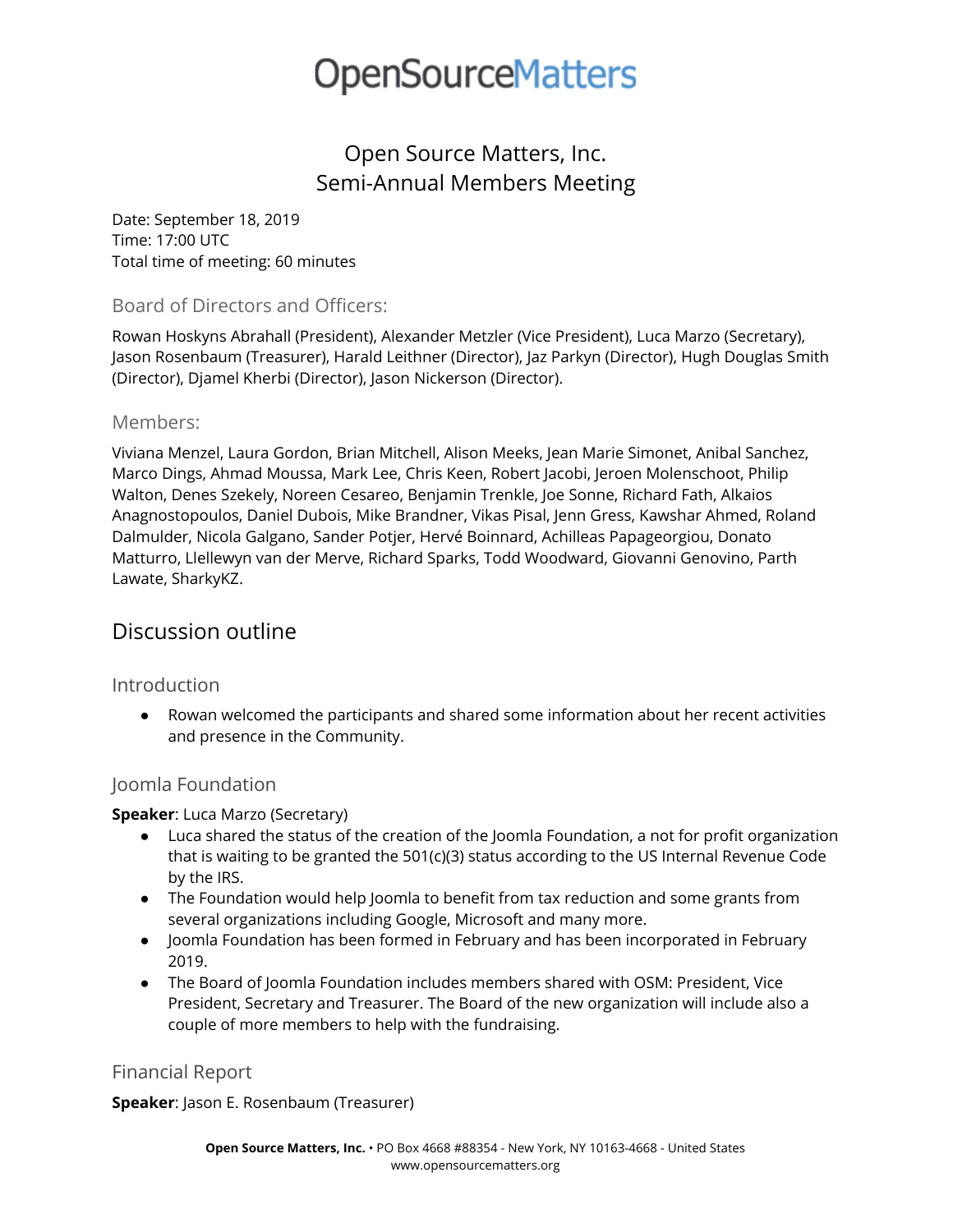# **OpenSourceMatters**

- Jason ensured that the project is financially healthy.
- Budget for FY 19/20 is completed.
- Brian Mitchell has accepted the nomination to replace me starting 9/28 and will be in NYC on 9/27 for full handoff - thank you Brian!
- All FY18/19 tax filings have been completed on time (1120 and 990)
- Q1 and Q2 will require some time to prepare for the staggered nature of the 501 (Joomla Foundation) and the current B corp (OSM, Inc.) and the nature of the accounting responsibilities associated with that.

## Eligibility for leadership positions

### **Speaker**: Marco Dings

● Marco introduced a discussion about the eligibility for leadership positions regarding individuals that have been censured under the Code of Conduct. The whole point was to ensure that people who get nominated and elected are respected in the Community and respect the Community and the rules of the Project.

● Marco highlighted the fact that Leadership should be an example to the Community. Questions & Discussion

- Joe Sonne highlighted the important work done by people on the Conflict Resolution Team and that people in such team felt left alone with this huge and hard task.
- Laura Gordon supported the idea of time-based punishments for CoC violations.
- Chris Keen reminded that it's difficult to give time limits for violations.
- Alison Meeks pointed out that once reinstated in the Community, the member should not pursue the violation again. Reiterated behaviours should be punished differently.
- Llewellyn van der Merwe pointed that when someone has been banned from the Project (over a serious offence) they should not be able to take leadership. Yet they can again be redeemed but not to leadership.
- Nicola Galgano pointed out that even according to penal law, you can get back from the punishment. Community should offer the opportunity to allow people to come back and demonstrate their change.
- Alexander Metzler pointed out that people who represent the project should be unencumbered. After a certain period of time, however, it should be possible to run for a position. Also people who were in prison should have chances again afterwards.
- Nicola Galgano pointed out that it would be hard for Community members to decide on such matter.
- Hervé Boinnard suggested that this kind of rules should not be retro-active and should not be over complicated.
- Hugh Douglas-Smith pointed out that there is already a procedure for an ombudsman who independently handles any appeals to CoC decisions.
- Mike Brandner suggested to provide warnings before the ban. Return should be possible, but only for limited roles (no lead).
- Luca Marzo pointed out that this was only a discussion and that no decisions were made on this topic. Any eventual proposal should be processed by the Board and then proposed to all members (Class 1, 2 and 3) for vote.
- Luca Marzo pointed out also that there is a policy related to CoC violations: [https://www.opensourcematters.org/organisation/directors/policies/278-policy-regarding-co](https://www.opensourcematters.org/organisation/directors/policies/278-policy-regarding-coc-breaches.html) [c-breaches.html](https://www.opensourcematters.org/organisation/directors/policies/278-policy-regarding-coc-breaches.html)